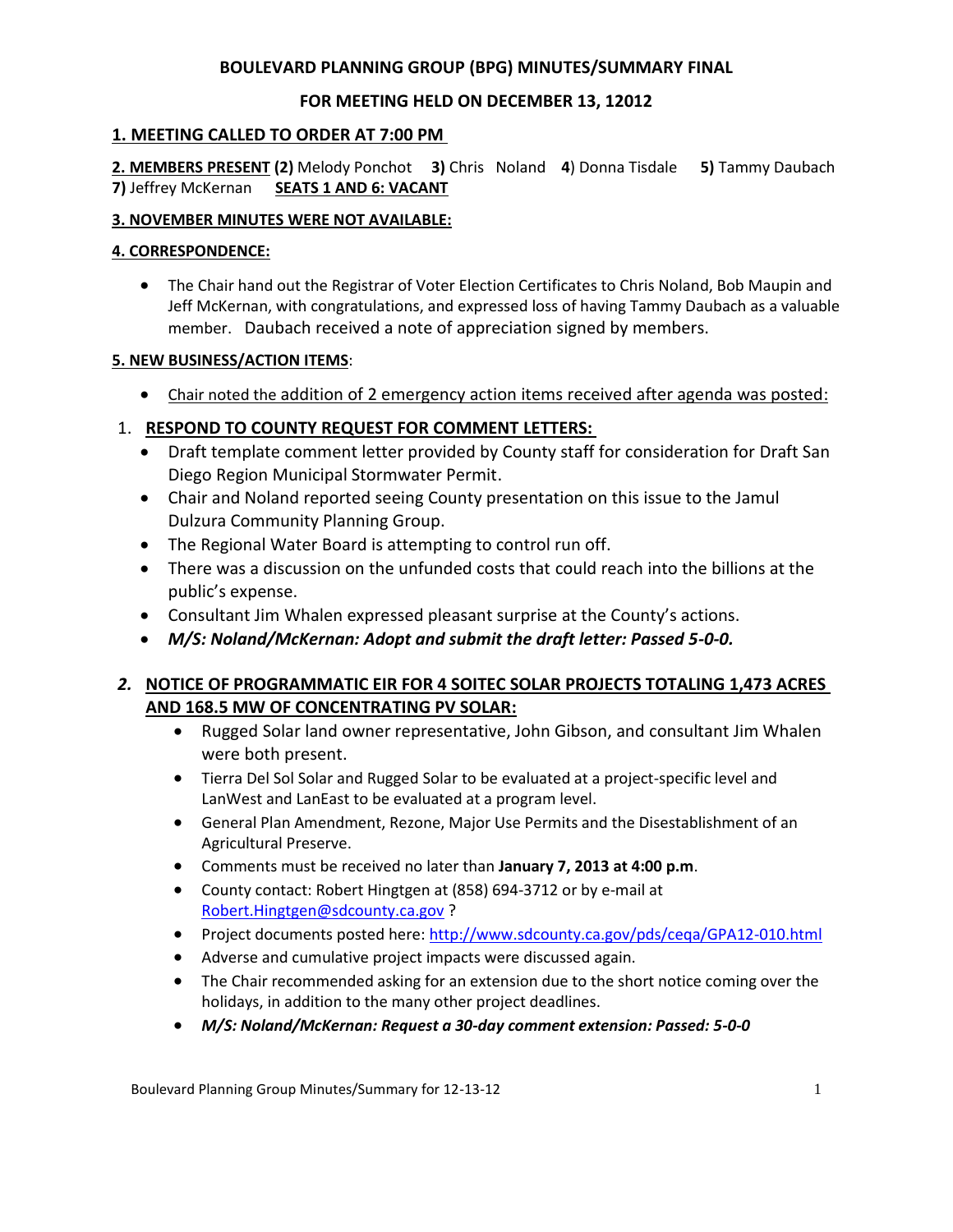# **A. DECEMBER 18TH SCOPING HEARING FOR 4 SOITEC SOLAR PROJECTS TO BE HELD AT 6 PM AT BOULEVARD FIRE TRAINING ROOM LOCATED AT 39919 RIBBONWOOD ROAD:**

- County staff will be present to answer questions and take comments for Rugged Solar, Tierra Del Sol Solar, LanEast Solar and LanWest Solar projects.
- Everyone was encouraged to participate at the Dec  $18^{th}$  hearing and to bring friends and neighbors.

### **B. REQUIRED ANNUAL TRAINING MEETINGS FOR PLANNING & SPONSOR GROUPS SCHEDULED FOR DEC-JANUARY.**

- Members were reminded of planned trainings.
- New members must attend at least one training in person.
- Incumbent members are allowed to do annual training on-line when available in January.

## **C. SHERIFF DEPARTMENT REPRESENTATIVE TO DISCUSS COMMUNITY USE OF BOULEVARD FIRE STATION PROPERTY:**

- Rural Area Commander, Rose Kupas, and Pine Valley Sergeant, Michael Clough, were present for the Sheriff's Department.
- Commander Kupas confirmed that Sheriff's Department does plan to take over the Boulevard Fire station property; they do not have firm plans for the main building.
- There are no plans for continued community use of the Fire Training Room modular that is planned for removal.
- There was a discussion on previous commitments made to the community when they were displaced from their previous use of the fire station's main room and kitchen when it was converted to sleeping quarters for the volunteer firefighters.
- The Chair produced a 2009 e-mail message from County staff, Jeff Murphy, responding to follow-up questions, which stated "Once a new fire station is constructed, discussions can commence with the BCPG (or other appropriate agency) for a possible lease agreement".
- Kupas and Clough asked about community use of the Highland Center in Jacumba or the new Boulevard Fire Station facilities.
- Daubach reported that the new fire station cannot allow community use due to post 9-11 Homeland Security restrictions and sometimes we have large community meetings for big and controversial projects.
- Chair responded that the Highland Center is about a 20 mile round trip at least and that Boulevard deserves its own community center closer to home, especially with all the disruptive industrial scale projects that are planned to
- There was no resolution. They were thanked for coming.

### **D. SOITEC APPLICATION FOR GENERAL PLAN AMENDMENT (GPA) FOR 4 INDUSTRIAL SCALE SOLAR PROJECTS THAT ARE INCONSISTENT WITH THE BOULEVARD COMMUNITY PLAN: 3992-12-009:**

- John Gibson and Jim Whalen were present for Rugged Solar land owner and applicant.
- The Chair asked if Rough Acres proposed Rock Crushing facility will serve all 4 local Soitec projects.
- Gibson said they were not sure. They need to use it on-site to reduce need for trucking in sand and rock.
- They want to avoid what SDG&E went through for Sunrise Powerlink construction and Green House Gas emissions.

Boulevard Planning Group Minutes/Summary for 12-13-12 2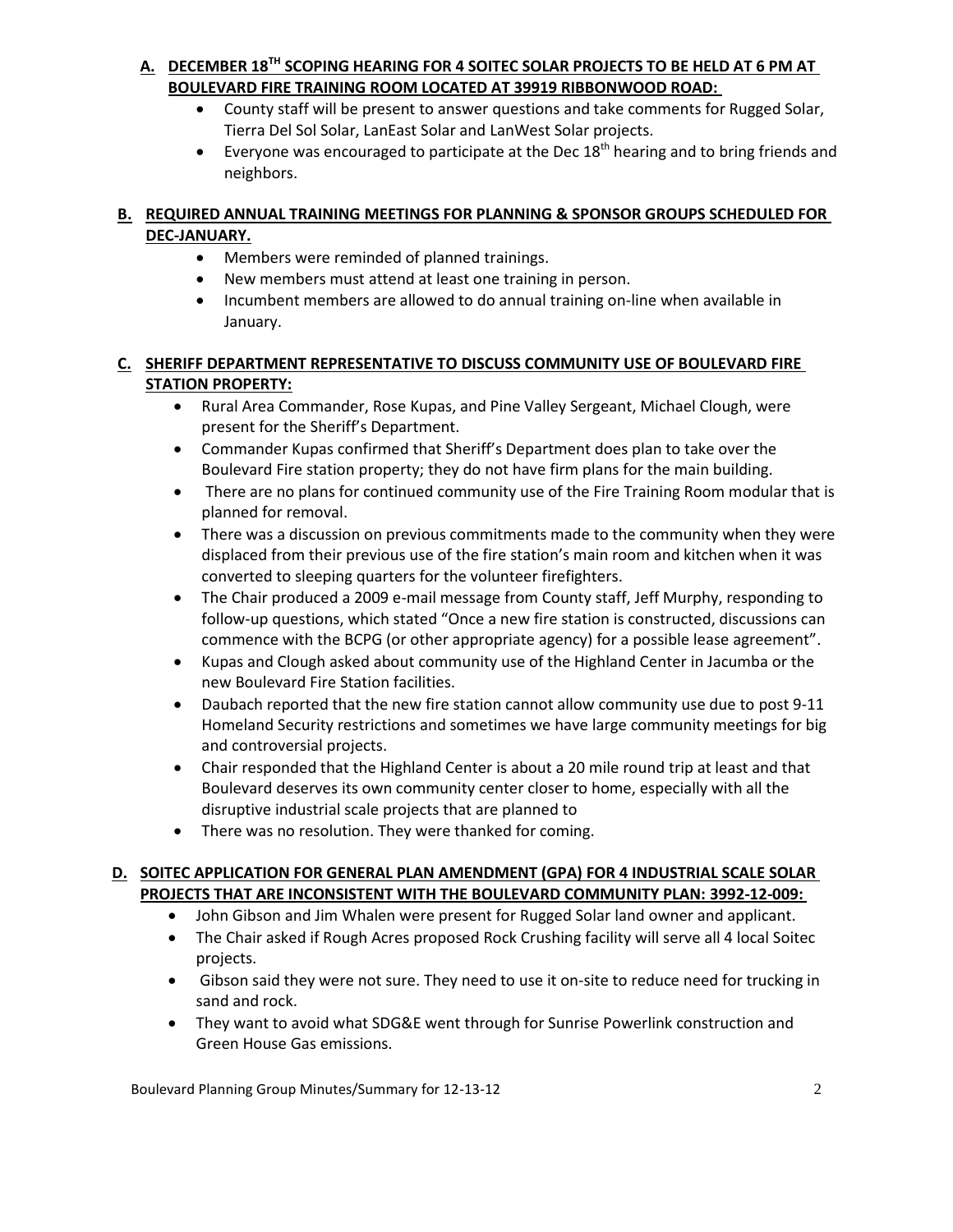- McKernan commented that in reality these projects are commercial industrial projects and to amend our Boulevard Community Plan to change that meaning just slimy.
- In response to questions, Gibson and Whalen stated they may use concrete to set CPV module pedestals, use pre-cast for posts, or just vibrate them in, depending on the soil conditions.

## **E. ROUGH ACRES RANCH CAMPGROUND & ROCK CRUSHING MUP APPLICATION:**

- $\bullet$  Jim Whalen said they are responding to staff's letter dated Nov 20<sup>th</sup>.
- Changing the underground line to overhead is being discussed with BLM and Iberdrola.
- He agreed that changes to the BLM Final EIS would likely require a formal amendment.
- There was a discussion on the cumulative impacts related to this and other projects, especially those that use the same Rough Acres Ranch land, water, sand, access and facilities.
- *M/S: Noland/Ponchot: Recommend an EIR for MUP to address large-scale project with many cumulative impacts: Passed: 5-0-0.*

### **F. STRATEGIES TO ESTABLISH LARGE SCALE SOLAR SITING FACILITY POLICY AS DIRECTED BY PLANNING COMMISSION:**

- The November Planning Commission hearing was rescheduled for Dec 14<sup>th</sup>.
- Whalen said they are now talking about cumulative wind and solar projects.
- When asked where the map he had previously displayed for his proposed renewable energy infrastructure zone, showing large solar projects near the intersections of Old 80, Tierra Del Sol and Hwy 94, he said it came from staff and pre-applications. He did not know those project details.
- The Chair requested group endorsement of comments she had submitted prior to the November hearing date with relevant additions.
- *M/S: Noland/McKernan: Endorse Chair's previous comments with relevant additions: Passed: 5-0-0.*

# **6. UPDATES / POTENTIAL ACTION ITEMS:**

### **A. US BORDER PATROL COMMUNITY UPDATE:**

Tammy Daubach reported that the new larger street lights will be working soon.

### **B. BOULEVARD /JACUMBA /LA POSTA FIRE SAFE COUNCIL REPORT:**

- Tammy Daubach reported that there will be no meeting in December.
- Next meeting is January 28<sup>th</sup>.
- Chipping services should be available through June 2013.
- Lorrie Ostrander may be new Secretary.

### **C. BOULEVARD /JACUMBA REVITALIZATION REPORT:**

- Tammy Daubach reported that the next Revitalization meeting will be 2:30 PM January 10<sup>th</sup> at the Campo Community Center.
- Changes are needed for the projects on the matrix.
- The need for a Boulevard Community Center is on the matrix.

# **D. DECEMBER 5TH HEARING CANCELLED FOR WIND ENERGY ORDINANCE & PLAN AMENDMENT:**

 The Wind Energy Ordinance & Plan Amendment will change the Boulevard Community Plan and MUP Findings for large-scale turbines and make changes to allow industrial

Boulevard Planning Group Minutes/Summary for 12-13-12 3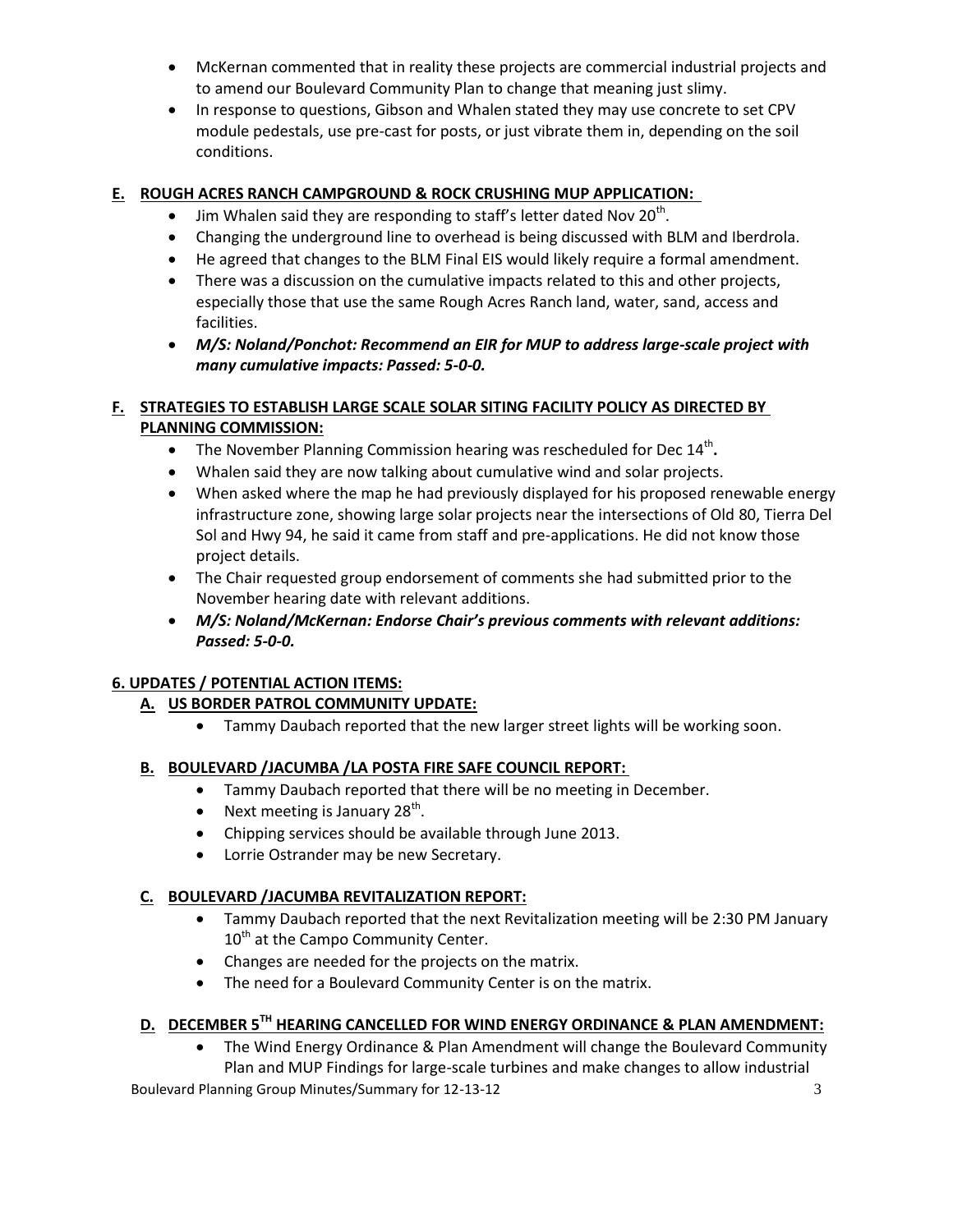scale solar projects.

- Letters from Jamul/Dulzura and Valley Center Planning Groups and VC Design Review Board supported the Boulevard Planning group opposition.
- Chair had requested that Jamul Dulzura Planning Group member, Steve Wragg, recuse himself due to his employment with RBF Consulting and Sol Orchard whose Boulevard projects will need the same Plan Amendments proposed in the Wind Ordinance.
- That request was denied when Mr. Wragg claimed that RBF has nothing to do with wind and that Sol Orchard's Boulevard projects do not require plan amendments.

# **E. SHU'LUUK WIND SCOPING REPORT : 160-250 MW PROJECT PROPOSED BY INVENERGY WIND CALIFORNIA LLC, WITHIN 4,660 ACRES OF THE CAMPO KUMEYAAY NATION TRIBAL LANDS - NORTH AND SOUTH OF I-8 , OLD 80 AND HWY 94:**

- Chair reported new map and information received for SDG&E's gen-tie line through Boulevard to the Boulevard Substation.
- Work on tribal lands looks like it has already been done.
- Construction Yards and helicopter landing zones were reviewed and discussed.
- When the Chair pointed it out, Whalen seemed surprised to see one construction yard planned for the same property as Soitec's LanWest project.
- *M/S: McKernan/Daubach: Authorize Chair to submit comments and request full EIR along with SDG&E's (Connected Action) Shu'luuk Substation, and other cumulative impact projects: Passed: 5-0-0*
- **F. ROUGH ACRES RANCH CAMPGROUND/CONFERENCE CENTER/ROCKCRUSHING: MUP #11-002; 3300-12-020(P12-020),3300-12-021(P-12-021);**
	- Duplicate agenda item addressed above as item 5E.

## **G. AT&T MOBILITY, LLC, 41749 OLD HWY 80 CELL SITE; MUP: 3300-12-017 (P12-017); (FORMERLY P10-012 AT&T RUIZ PROPERTY /CHAPMAN RANCH PULLED BY AT&T 7-18-11):**

• Nothing new to report

### **H. SOITEC 5.4-6.5 MW LANWEST SOLAR LLC MAJOR USE PERMIT (PROJECT #P12-002):**

 Whalen stated LanWest is easier than LanEast because it is smaller and closer to the Boulevard Substation.

# **I. SOITEC'S 80 MW RUGGED SOLAR LLC; 3300 12-007 (MUP); 3910 12-21-003 (ER): 1st ITERATION LETTER:**

Addressed under Soitec PEIR agenda item above.

### **J. SOITEC'S TIERRA DEL SOL SOLAR LLC: 2-PHASE 60 MW; MUP 3300-12-010; REZONE 3600-12- 005; REMOVAL OF AGRICULTURAL PRESERVE 3921-77-046-01 (AP77-046W1):**

- Whalen listed main concerns as biological, fire, water, community character, and health.
- Right of Way easement across non-participating private land is only partially secured for connection to SDG&E's new ECO Substation transmission line in the southern Jewel Valley Area.
- Bob Maupin reported that the condition of his well, post Dudek work, is still unknown. The tank is full but no one has drawn any water from the tank since Dudek was there.

### **K. SOITEC'S 20 MW LANEAST LLC :**

Boulevard Planning Group Minutes/Summary for 12-13-12 4